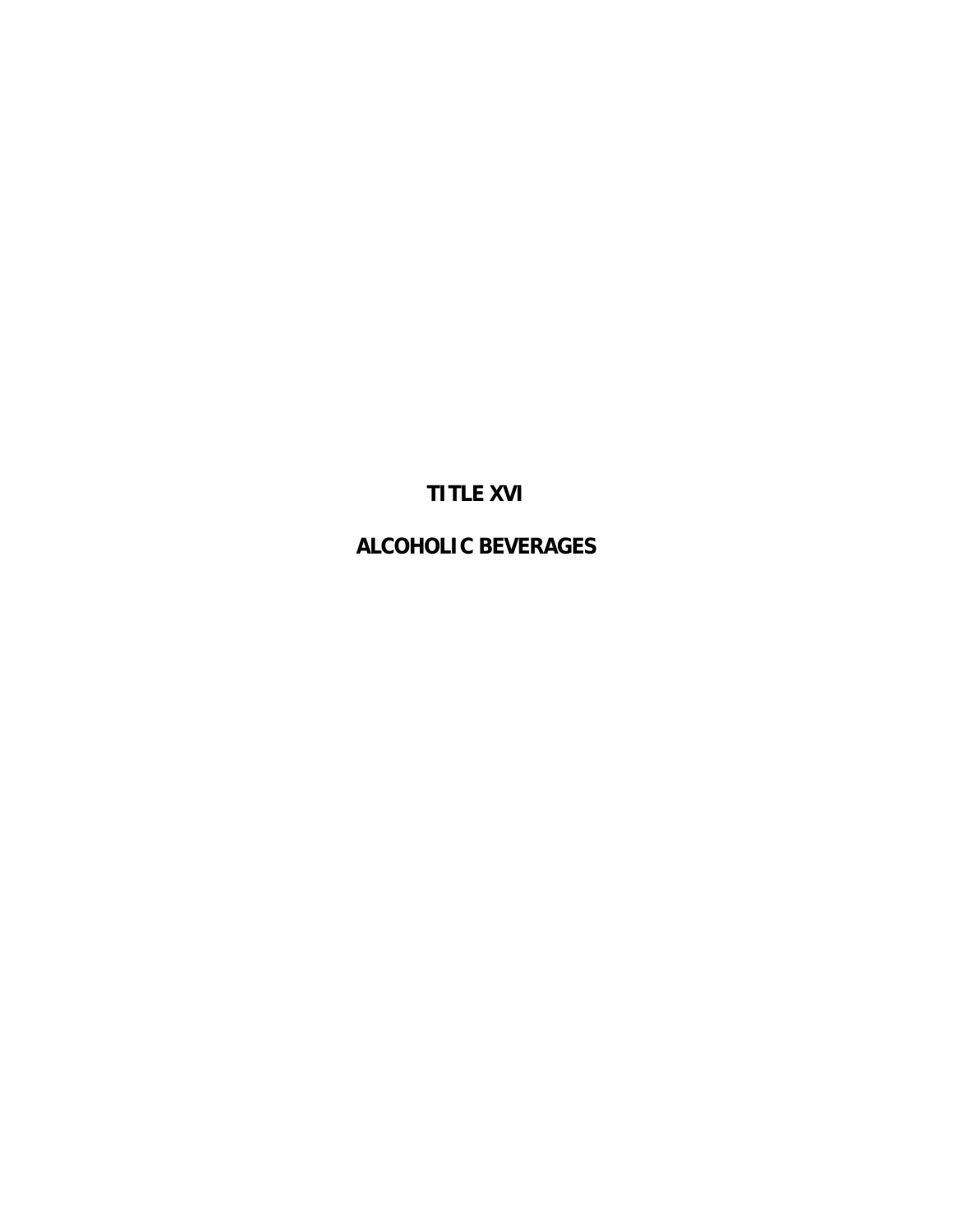| <b>CHAPTER 1.</b> |                                                                |  |
|-------------------|----------------------------------------------------------------|--|
| $§16-1-1$         |                                                                |  |
| $$16-1-2$         |                                                                |  |
| $$16-1-3$         |                                                                |  |
| $$16-1-4$         |                                                                |  |
| $$16-1-5$         |                                                                |  |
| $$16-1-6$         |                                                                |  |
| $$16-1-7$         |                                                                |  |
| $$16-1-8$         |                                                                |  |
| $$16-1-9$         |                                                                |  |
| $$16-1-10$        |                                                                |  |
| $§16-1-11$        |                                                                |  |
| $$16-1-12$        |                                                                |  |
| $§16-1-13$        |                                                                |  |
| $$16-1-14$        |                                                                |  |
| $$16-1-15$        |                                                                |  |
| $$16-1-16$        |                                                                |  |
| $§16-1-17$        |                                                                |  |
| $$16-1-18$        |                                                                |  |
| $§16-1-19$        |                                                                |  |
| $$16-1-20$        |                                                                |  |
| $$16-1-21$        |                                                                |  |
| $$16-1-22$        |                                                                |  |
| $$16-1-23$        |                                                                |  |
| <b>CHAPTER 2.</b> | CONTROL OF RETAIL SALE OF PRODUCTS CONTAININGALCOHOL/POTENTIAL |  |
| $$16-2-1$         |                                                                |  |
| $$16-2-2$         |                                                                |  |

 $$16-2-3$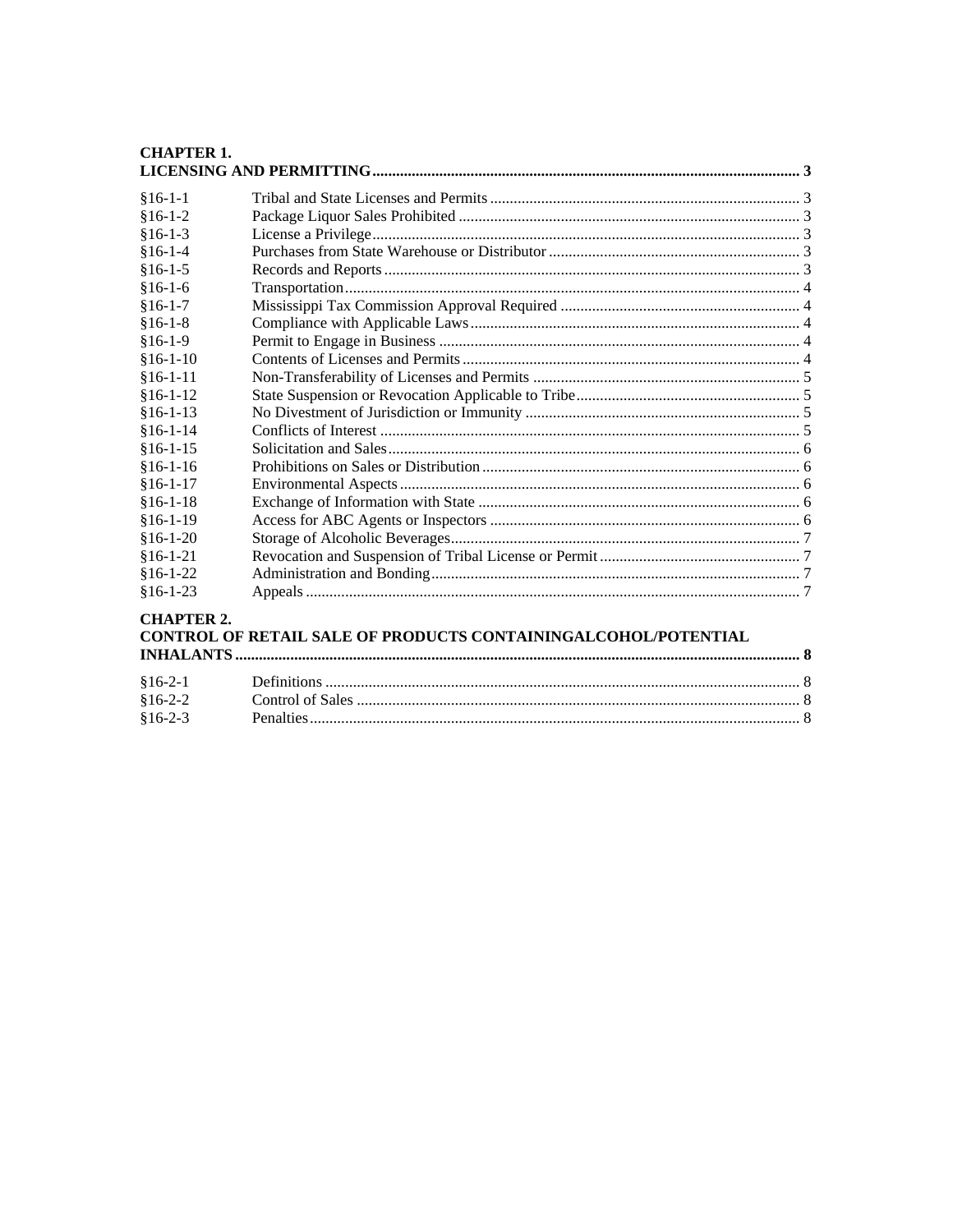## <span id="page-2-0"></span>**CHAPTER 1. LICENSING AND PERMITTING**

#### **§16‐1‐1 Tribal and State Licenses and Permits**

It shall be unlawful for any person to sell, give away or dispose of in any manner any alcoholic beverages, beer or light wine on or within the Choctaw Indian Reservation without having first obtained a valid license from the Mississippi State Tax Commission. Additionally, any licensee or permittee shall also obtain a Tribal license or permit from the following:

- (1) If the license or permit authorizes the sale or other disposition on any premises under the jurisdiction of the Choctaw Gaming Commission then the licensee or permittee shall also obtain a Tribal license or permit from the Choctaw Gaming Commission. Any such licensee or permittee shall not be required to obtain a permit to engage in business from the Choctaw Tribal Tax Commission. However, nothing contained herein shall be construed to waive the right of the Choctaw Tax Commission to collect authorized taxes from such licensee or permittee.
- (2) All other Tribal licenses and permits shall be obtained from the Choctaw Tribal Council.

For purposes of this Title, "person" means and includes any individual, partnership, corporation, association or other legal entity whatsoever.

#### **§16‐1‐2 Package Liquor Sales Prohibited**

Such license or permit shall authorize the holder thereof to either sell or give away or both, alcoholic beverages, beer or light wine for consumption "by the drink" on the licensed premises only. No licensee shall permit package retail sales or distribution in any manner of unopened packages of alcoholic beverages, except beer and light wine. Any license or permit issued authorizing the sale of light wines and/or beer on the premises consumption shall not be construed to prohibit the sale of light wine and/or beer by the bottle or can by the glass or by draft and in or from the original package in premises licensed to sell in such a manner.

#### **§16‐1‐3 License a Privilege**

Any license or permit issued under this Title shall be deemed to be a revocable privilege and no person holding such a license or permit shall be deemed to have acquired any vested rights therein.

#### **§16‐1‐4 Purchases from State Warehouse or Distributor**

No licensee shall purchase any alcoholic liquors, beverages, light wine or beer unless the same be purchased from the State Warehouse of the Mississippi State Tax Commission or from a distributor or wholesale duly authorized and licensed by the Mississippi State Tax Commission.

#### **§16‐1‐5 Records and Reports**

All applications, records, reports or other documentation required to be provided to the State Tax Commission by any licensee or permittee shall also be provided to the Choctaw Tax Commission if licensed or permitted by the Tribal Council or to the Choctaw Gaming Commission if licensed or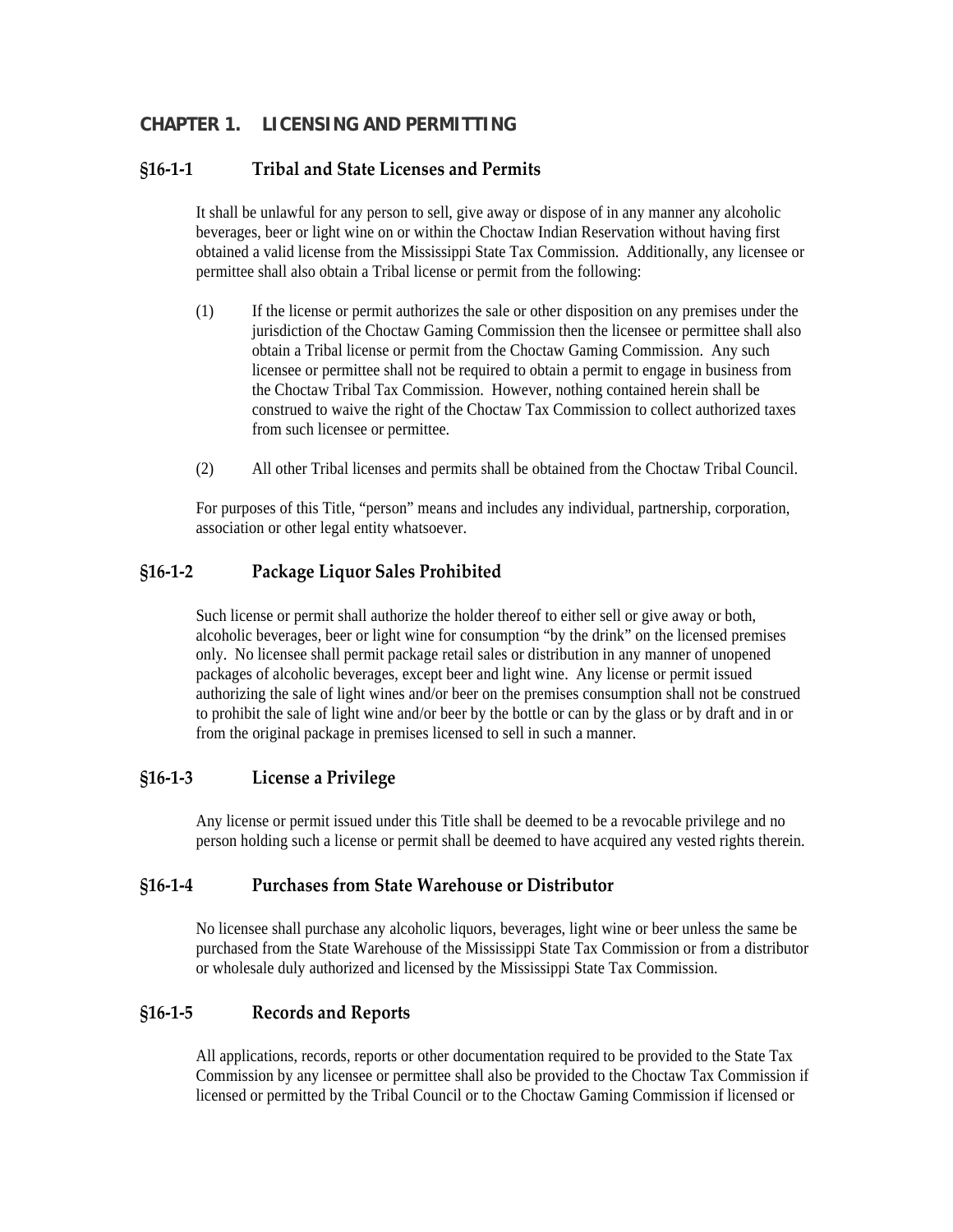<span id="page-3-0"></span>permitted by that authority, on the same basis and in the same form as required by the State Tax Commission. True and correct copies in lieu of originals shall be acceptable for filing with the Choctaw Tax Commission and the Choctaw Gaming Commission.

#### **§16‐1‐6 Transportation**

It shall be unlawful for any person to transport or carry any alcoholic beverages, liquor, beer or light wine in open containers beyond the licensed premises.

## **§16‐1‐7 Mississippi Tax Commission Approval Required**

No Tribal license or permit shall be issued unless and until a valid license or permit is obtained from the Mississippi State Tax Commission. Any Tribal license or permit issued shall be for, and run concurrently with the license or permit issued by the State Tax Commission. Any fees charged by the Tribe shall be established by the Choctaw Tribal Council or Choctaw Gaming Commission and paid to the Choctaw Tribal Council or to the Choctaw Gaming Commission, as may be appropriate under this licensing ordinance. Any revocation or suspension of a license or permit by the Mississippi State Tax Commission shall constitute a simultaneous revocation or suspension of the Tribal license or permit.

# **§16‐1‐8 Compliance with Applicable Laws**

Any person or entity holding a Tribal license shall comply with all statutes of the United States of America, the laws of the State of Mississippi, applicable to such licensee and its business pursuant to said license, the regulations of the Alcoholic Beverage Control Division of the Mississippi State Tax Commission, the ordinances and resolutions of the Mississippi Band of Choctaw Indians, and the Regulations of the Choctaw Gaming Commission.

## **§16‐1‐9 Permit to Engage in Business**

In addition to the licenses and permits issued by the Tribe and the Mississippi State Tax Commission, the holder of said licenses and permits shall also acquire a permit to engage in business from the Choctaw Tax Commission pursuant to §14-1-3 of the Choctaw Tribal Code, unless exempted by this Title.

## **§16‐1‐10 Contents of Licenses and Permits**

Any license or permit issued by the Tribal Council or the Choctaw Gaming Commission shall state with specificity the following:

- (1) the name and address of the licensed person;
- (2) the name and address of the licensed premises;
- (3) an exact description/location of the licensed premises;
- (4) the days and hours when alcoholic beverages and/or light wines and beer may be sold;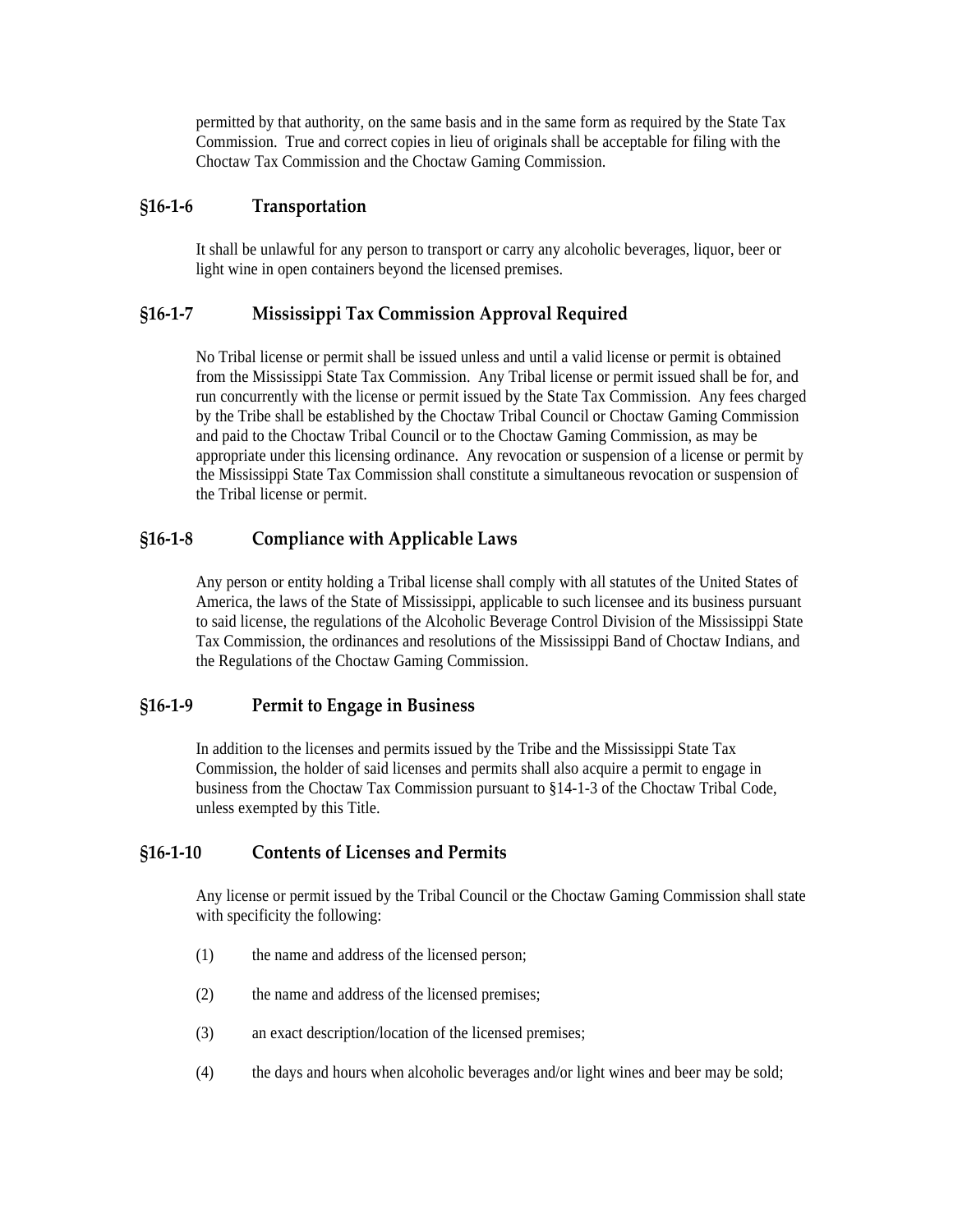- <span id="page-4-0"></span>(5) the expiration date of the license;
- (6) the license or permit number issued by the Mississippi Tax Commission; and
- (7) the types of beverages authorized under the license or permit.

#### **§16‐1‐11 Non‐Transferability of Licenses and Permits**

All licenses and permits issued by the Tribe and the Mississippi State Tax Commission shall be non-transferable without the written authority of the Tribal Council or the Choctaw Gaming Commission and the Mississippi State Tax Commission and shall at all times be displayed in a conspicuous place in the licensed premises.

#### **§16‐1‐12 State Suspension or Revocation Applicable to Tribe**

Any suspension or revocation of a license or permit by the Mississippi State Tax Commission shall constitute a simultaneous suspension or revocation of the Tribal license or permit. Any notice of closure, temporary or permanent, of all or any part of the licensed premises by the Choctaw Gaming Commission shall serve to suspend or revoke as appropriate the licensee or permittee's right to operate under the Tribal license or permit within the closed area.

Any reinstatement of a license or permit by the Mississippi State Tax Commission shall not necessarily constitute a reinstatement of the Tribal license or permit. The licensee or permittee must seek a separate reinstatement of the Tribal license or permit from the appropriate licensing authority.

#### **§16‐1‐13 No Divestment of Jurisdiction or Immunity**

Nothing in this Title grants or shall be construed to grant to the State of Mississippi or any agency, department or commission thereof, general state civil regulatory or taxing authority or criminal jurisdiction, over the Tribe or its lands, property, members or activities except as expressly recognized under the Tribal-State Compact and/or 25 U.S.C. 1161. Additionally, nothing in this Title shall waive or be construed to waive the immunity of the Mississippi Band of Choctaw Indians or any agency, department, enterprise or commission thereof from suit without the express consent of the Tribal Council of the Mississippi Band of Choctaw Indians.

#### **§16‐1‐14 Conflicts of Interest**

No member of the Tribal Council of the Mississippi Band of Choctaw Indians or of the Choctaw Gaming Commission or its employees or of the Choctaw Tax Commission or its employees nor members of the immediate household of any of the above may, directly or indirectly, individually or as a member of a partnership or as a shareholder of a corporation have any interest whatsoever in the sale of alcoholic beverages and/or beer and light wines or have any compensation or profit therefrom as may be licensed or permitted by this Title. For purposes of this Title "immediate household" is defined as son(s), daughter(s), step-son(s), step-daughter(s), spouse or spouse recognized by common law and members of the family or of the household living in the same house.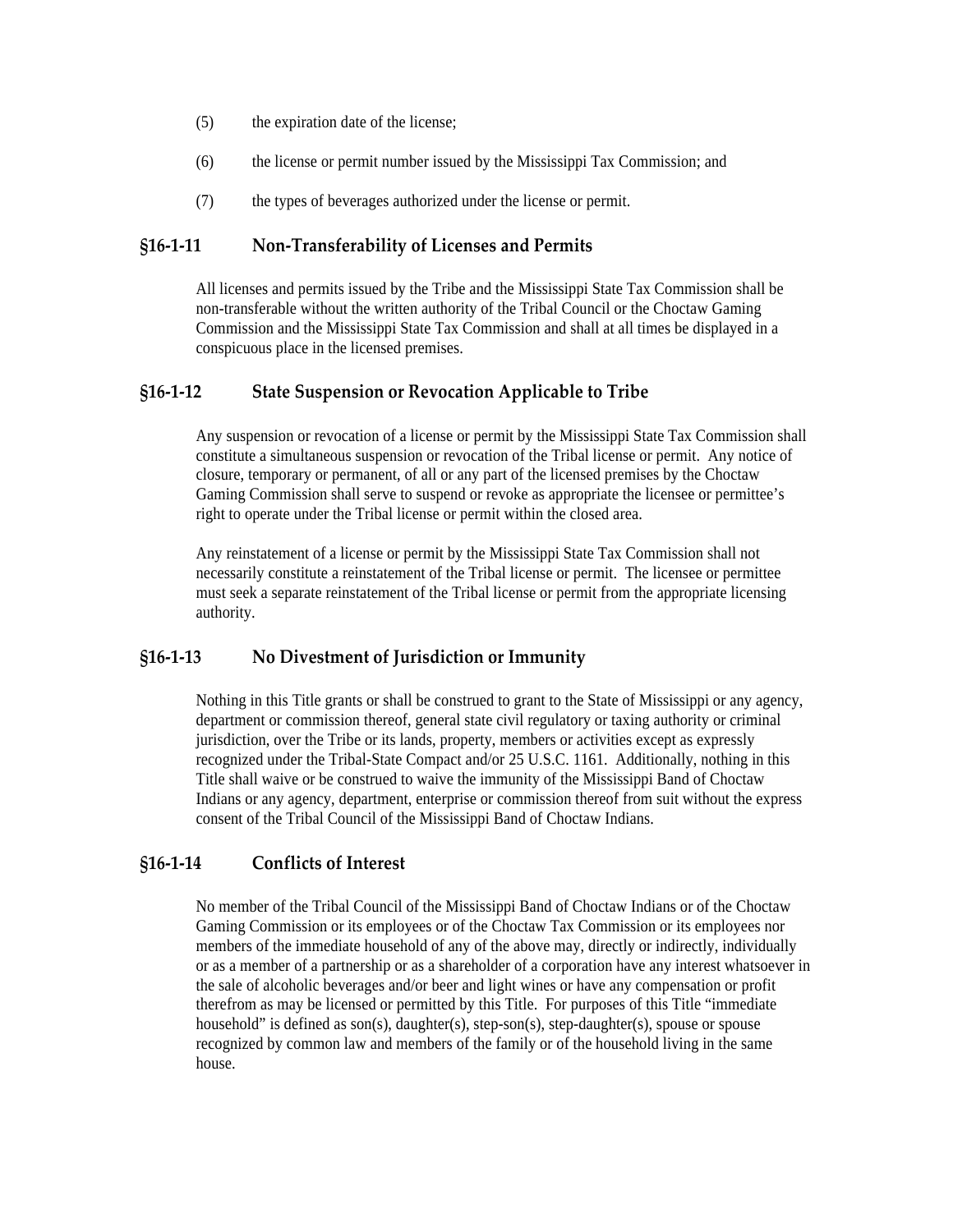## <span id="page-5-0"></span>**§16‐1‐15 Solicitation and Sales**

No person shall act as a solicitor or salesman for a manufacturer or wholesaler on the licensed premises without having obtained a proper permit from the Mississippi State Tax Commission. Any such permittee shall file with the Choctaw Gaming Commission or the Choctaw Tax Commission, as appropriate, a true and correct copy of the said permit which shall entitle that person to solicit or sell on any Tribally licensed premises on the same terms and conditions as the permittee operates in other locations licensed by the Mississippi State Tax Commission. Any revocation or termination of said permit by the Mississippi State Tax Commission shall constitute a simultaneous revocation or termination of the Tribal permit.

#### **§16‐1‐16 Prohibitions on Sales or Distribution**

No person shall sell, furnish, give away, barter, exchange or dispose of in any manner or cause to be given any alcoholic beverages, beer or light wines on or within the Choctaw Indian Reservation to any person under the age of twenty-one (21) years, or to any person who is known to be insane or mentally defective or to any person who is visibly intoxicated or to any person who is known to drink alcoholic beverages to excess or to any person who is known to be an habitual user of narcotics or other habit forming drugs.

#### **§16‐1‐17 Environmental Aspects**

Any person operating under a Tribal license or permit shall maintain adequate and sufficient procedures for the separation, storage and re-cycling of all plastic, glass and aluminum waste products generated by virtue of its operation under the Tribal license or permit and shall at all times keep the licensed or permitted premises in a clean and orderly condition.

## **§16‐1‐18 Exchange of Information with State**

The Alcoholic Beverage Control Division of the Mississippi State Tax Commission and the appropriate Tribal licensing authority shall promptly provide to each other copies of any licenses or permits issued for use on Tribal lands and shall promptly provide each other with copies of any disciplinary actions taken concerning any license or permits and its operations related to that license or permit.

## **§16‐1‐19 Access for ABC Agents or Inspectors**

Duly authorized agents or inspectors of the Alcoholic Beverage Control Division of the Mississippi State Tax Commission shall, upon presentation of their credentials, be granted immediate access to inspect any premises where alcoholic liquors and light wines or beer are stored, distributed or sold and to examine all books and records pertaining to the business conducted by virtue of the license or permit. In the event such agents or inspectors desire access to the licensed premises of any licensee or permittee of the Choctaw Gaming Commission, said agent or inspector shall first present his credentials to the Choctaw Gaming Commission representative on duty in the licensed premises who shall insure that said agents or inspectors are provided with all lawful access. All other access to licensed premises shall be through the Choctaw Tax Commission.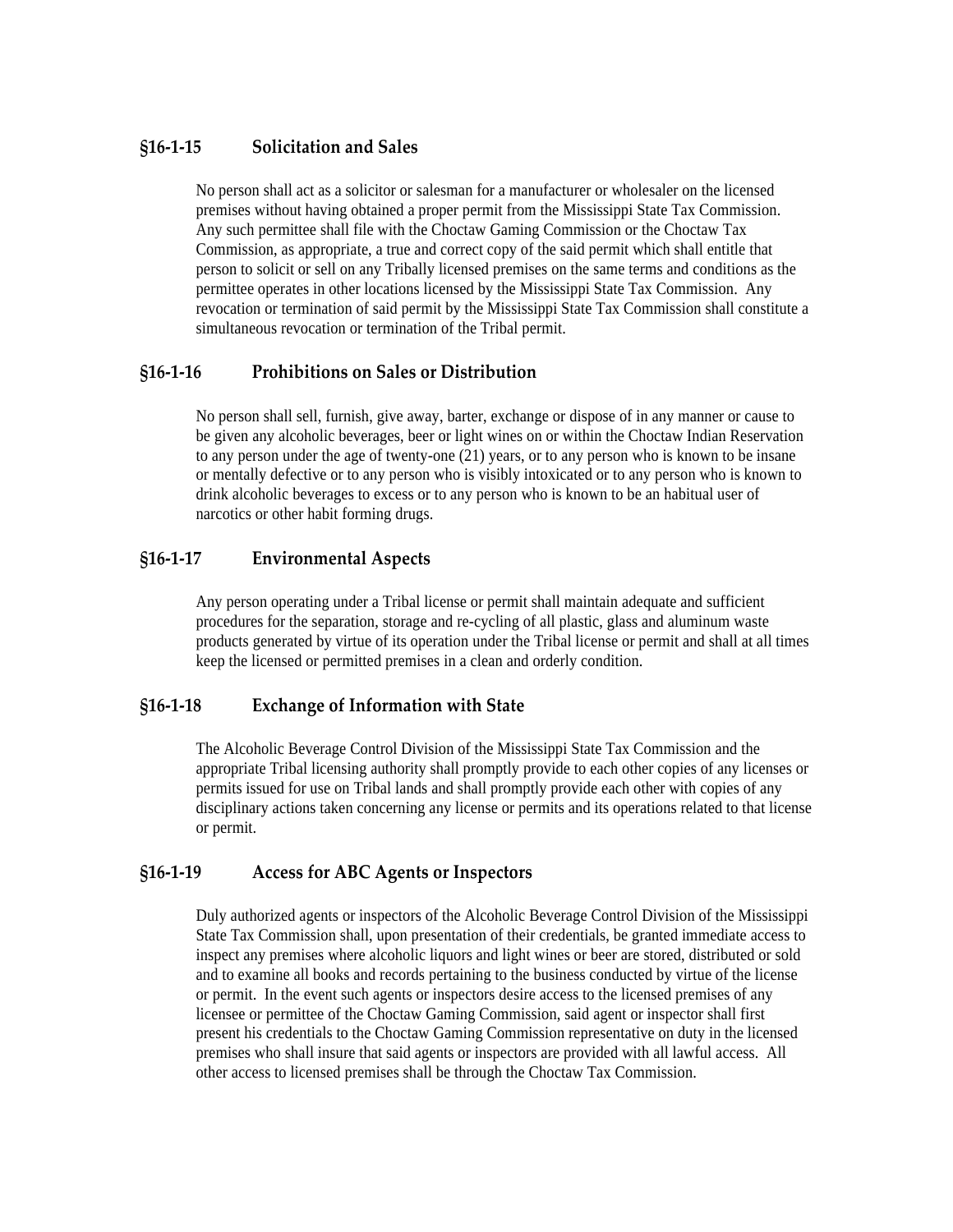## <span id="page-6-0"></span>**§16‐1‐20 Storage of Alcoholic Beverages**

No licensee or permittee shall keep or store any alcoholic beverage or light wine or beer at any site other than the licensed premises.

#### **§16‐1‐21 Revocation and Suspension of Tribal License or Permit**

The appropriate Tribal licensing or permitting authority shall have the right to suspend or revoke the license or permit at any time upon written notice to the licensee or permittee and subject to the rights of appeal under §16-1-23 herein. Unless otherwise stated in the notice of suspension or revocation, the licensee or permittee shall cease any business by virtue of the license or permit within twenty-four (24) hours. Notice may be served by United States mail, or by personal delivery to the licensee or permittee or by delivery to the licensed or permitted premises.

Any reinstatement of a Tribal license or permit and/or any hearing thereon shall be granted or heard solely within the discretion of the Tribal Council or the Choctaw Gaming Commission, and on such terms and time limitations as are deemed appropriate by the considering authority.

#### **§16‐1‐22 Administration and Bonding**

The administration of all matters relating to the conduct of any business by virtue of a Tribal license or permit shall be through the auspices of the Choctaw Tax Commission if the license or permit is issued by the Tribal Council or through the Choctaw Gaming Commission, if issued by that authority.

The Tribal Council and the Choctaw Gaming Commission may, at any time before or after the issuance of any license or permit, order any applicant licensee or permittee to post an acceptable surety bond in such an amount as is deemed appropriate by the issuing authority, or to increase the amount of any existing bond.

The amount of any bond or the increase in any bond shall be based upon such factors as the issuing authority deems material to the circumstances, including, by way of illustration, the financial stability and strength and the business history of the applicant or licensee or permittee, or such other considerations as may be relevant to the applicant or licensee or permittee. The issuing authority shall provide any applicant, licensee or permittee with reasonable explanation of the basis for establishing or changing the amount of any bond and with sufficient time within which to acquire additional bond amounts, should the issuing authority make such an order.

#### **§16‐1‐23 Appeals**

Any violation resulting in a revocation or suspension of a Tribal license or permit shall be appealable first to the Tribal Council and then to the Choctaw Tribal Court, unless the same be by temporary or permanent order of closure by the Choctaw Gaming Commission under its regulations.